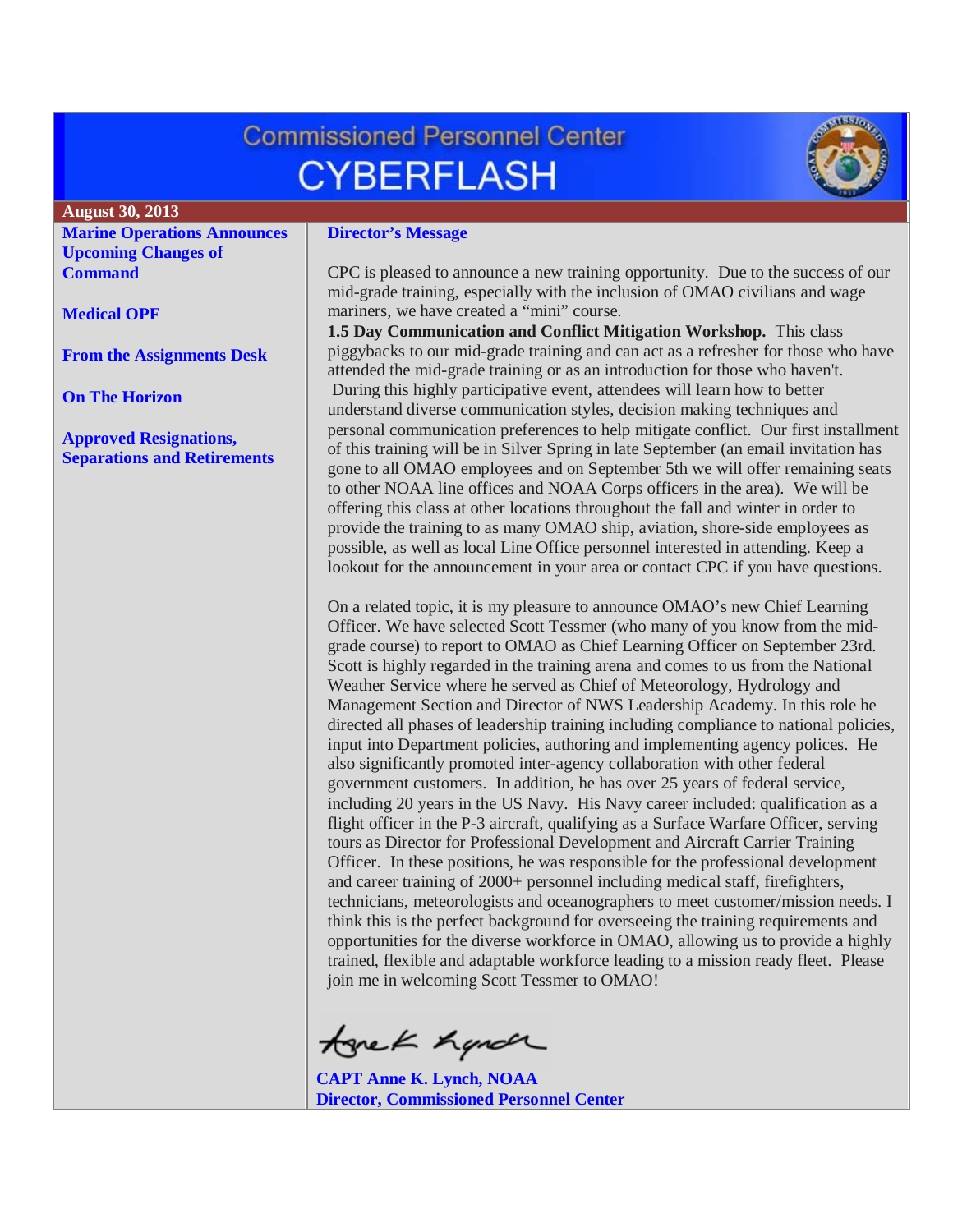### <span id="page-1-0"></span>**Marine Operations Announces Upcoming Changes of Command**

On September 20th, CDR George Miller will relieve CDR Kurt Zegowitz as Commanding Officer of Henry B. Bigelow

On November 15th, CDR Dave Zezula will relieve CDR Jim Crocker as Commanding Officer of Fairweather.

On November 22nd, LCDR Marc Moser will relieve LCDR Ben Evans as Commanding Officer of Ferdinand R. Hassler.

# <span id="page-1-1"></span>**Medical OPF**

All officers are required to remain physically qualified for duty at all times, this includes ensuring a complete physical exam and dental exam are on file in CPC. All officers are reminded to review their medical OPF to verify their current medical status. Officers with medical deficiencies will work quickly to resolve any outstanding issues. The medical OPF status provides detailed information regarding the submission of the last periodic physical examination, including the expiration date of the examination and other specific tests. Officers may submit outstanding items via the medical OPF online. Please contact CDR Hobson-Powell [\(Elizabeth.hobson-powell@noaa.gov\)](mailto:Elizabeth.hobson-powell@noaa.gov) if there are any discrepancies in, or you have any questions about your medical OPF. <https://cpc.omao.noaa.gov/opfonline/login.action>

### <span id="page-1-2"></span>**From the Assignments Desk**

Did you know that turning in endorsed PCS orders to CPC updates your OPF online and staff directory? Everyone always remembers to turn in PCS orders to payroll to start new BAH, sea pay or Alaska COLA. However, did you know that the only way to update your staff directory org code and your OPF online is to submit them to CPC? YES! It is always beneficial to send the assignment coordinator a copy of your endorsed PCS/PCA orders at [AssignmentBranch.CPC@noaa.gov.](mailto:AssignmentBranch.CPC@noaa.gov)

Please review the billet list and billet descriptions online as there have been some changes which include reprogrammed billets.

**NMFS Billet 2110:** Restoration Center Executive Officer, Seattle, WA.

Billet 2110 is an O3 billet with the NMFS Office of Habitat Conservation, Restoration Center located at the Sand Point Facility in Seattle, WA. The billet description is new and updated on the CPC website under billet descriptions. This billet is currently vacant and the Restoration Center is looking for interested officers to fill the billet within the next year and half. After reviewing the billet description interested officers are encouraged to contact [Jennifer.Steiger@noaa.gov](mailto:Jennifer.Steiger@noaa.gov) for more information.